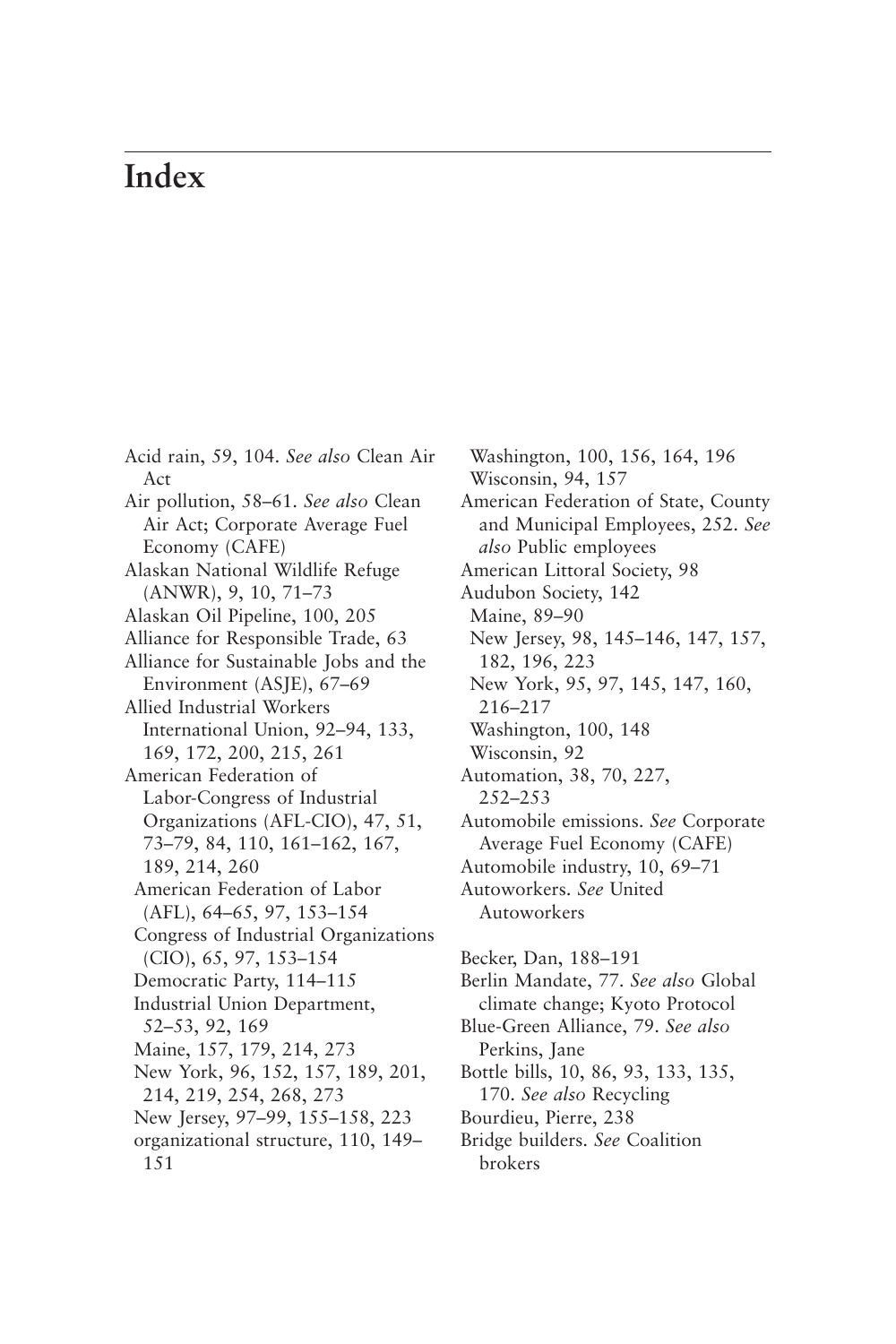Building trades, 34–35, 51, 64, 93, 97, 100–101, 145, 154–156, 160, 162, 180, 201, 203–205, 215, 217, 221, 235, 247–248. *See also* Employment and environmental protection, construction industry Bush, George H. W., 55–56, 60. *See also* Republican Party Bush, George W., 9, 71–73. *See also* Republican Party Business unionism, 64–65, 153–156, 158–159, 161, 166. *See also* Social unionism Byrd, Robert, 59 Carey, Ron, 73. *See also* Teamsters for a Democratic Union (TDU) Carter, Jonathan, 89 Central labor councils, 149–151, 154 Chamber of Commerce, 2–3, 6, 115 China, 113 Christy, George, 228, 255–256 Citizen Action, 228 Citizens for a Better Environment, 92, 148 Citizens' Environmental Coalition (CEC), 4, 95–96, 147, 187, 194, 201, 215, 219, 254 Citizens Trade Campaign, 63. *See also* North American Free Trade Agreement (NAFTA) Civil Rights Movement, 112, 275 Class culture, 20, 24, 236–274, 277–280 timber industry workers, 240–251 Class and environmental protection, 28–32 Clean Air Act, 37, 48, 57–61, 78, 103 Clean Ocean Action, 98, 137–139, 142–143, 147, 157, 214, 223–224 Clean Water Act, 2, 48 Clean Water Action, 98 Clean Water Jobs Coalition, 145, 160, 217

Climate Change Working Group, 78, 189–190

Clinton, Bill, 9, 56, 66, 78, 113. *See also* Democratic Party

Coalition brokers, 24, 206–225, 232–233, 283, 293, 299

Coal mining, 57–61. *See also* United Mine Workers

Cold War, 62, 154, 215

Committee of Labor Against Sulfide Pollution (CLASP), 222

Committees for Occupational Safety and Health (COSH), 96, 226

Communication Workers of America, 72

Corporate Average Fuel Economy (CAFE), 9, 58, 69–71, 192

D'Ambrosio, Dominick, 92, 169– 172, 177, 184–188, 215, 261

Democratic Party, 15, 26, 31, 42–44, 70, 73, 87, 95, 113, 114

Department of Environmental Conservation (DEC), New York (state), 1, 3, 5

Deposit legislation. *See* Bottle bills

Dirigo Alliance, 255

Donahue, Thomas, 75

Duplessie, Bob, 214, 226–227

Earl, Tony, 92

Earth Day, 48

Earth First!, 55, 89, 236–237, 264–265

Earth Island Institute, 67

Employment and environmental protection, 16, 33–41, 45, 71–73, 83–84, 86, 163–164, 182–183 automobile industry, 70–71 construction industry, 33–35 mining industry, 37–38, 57–61, 86, 221–222 paper industry, 178–179, 227, 230–231

public sector, 35

service sector, 35

timber industry, 37–40, 86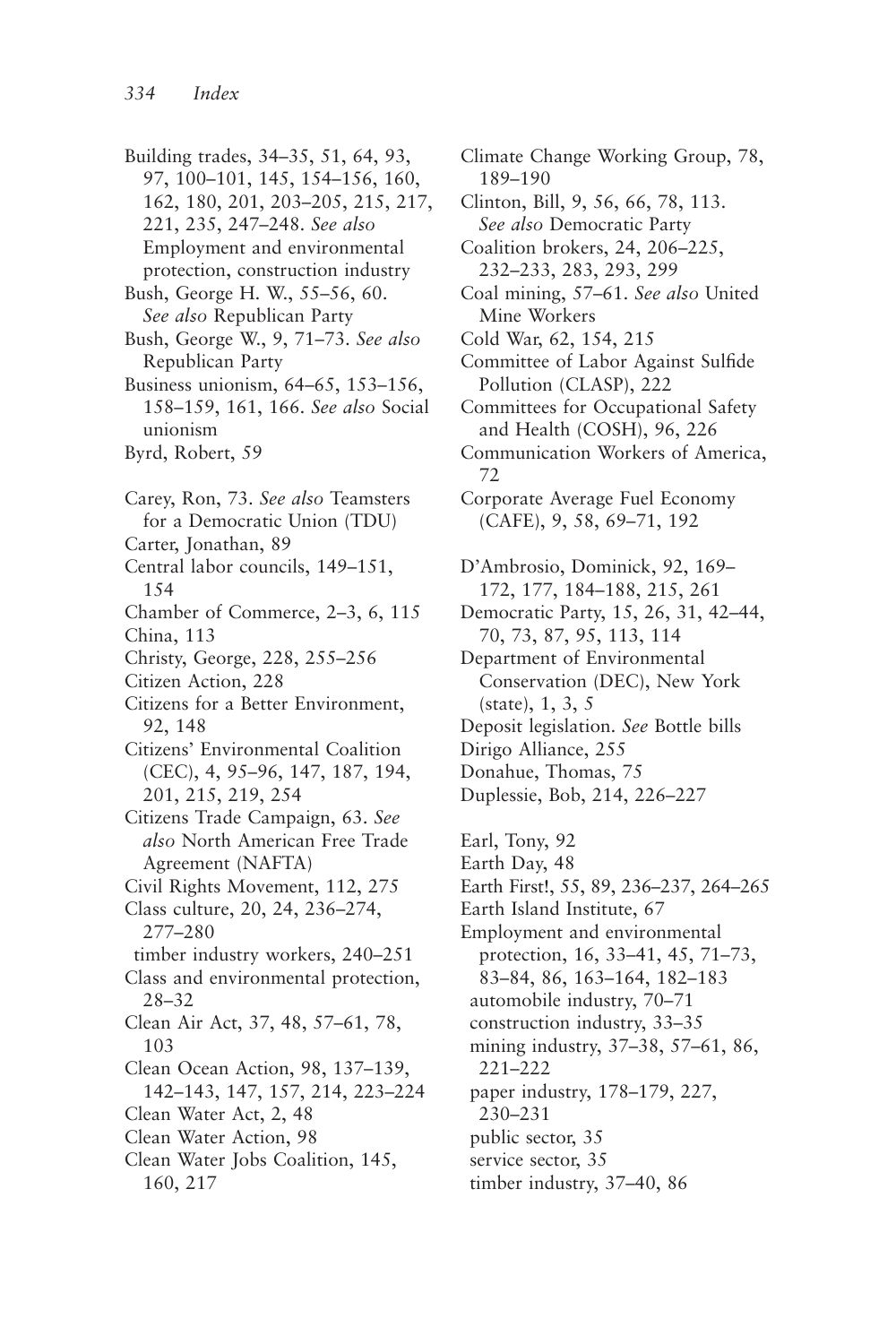Endangered Species Act, 55, 88 Energy Policy and Conservation Act, 69 Environmental Advocates (EA), 95, 147, 162–163, 268 Environmental Coalition for NAFTA, 66 Environmental Decade, 92 Environmental Defense Fund, 65 Environmentalists for Full Employment (EFFE), 50–51, 80 Environmental justice, 66, 80, 143–144, 146–149, 157–159, 160, 162, 166–167, 262, 275, 291–292. *See also* Race and ethnicity Environmental Protection Agency (EPA), 1, 52, 58, 92, 112, 127, 169, 292 Ethnicity. *See* Race and ethnicity Extractive industries, 16, 38–39, 95, 97, 251, 253, 282, 283. *See also* Coal mining; Mining; Timber industry *Exxon Valdez*, 132 Fagan, Tom, 214, 224–225 Farm Workers. *See* United Farm Workers Fast track trade authority, 9, 66–67. *See also* North American Free Trade Agreement (NAFTA) *Federalist Papers*, 109 Fonda, Sandy, 1–7, 19 Forest Ecology Network, 89, 147 Forests, 22, 54–57, 86, 99, 106, 139–141, 182. *See also* Timber industry Maine, 89–91, 139–141, 163, 235 Frame alignment, 128–129, 207–213, 225–226, 231–233 Free trade, 22, 61–69, 81, 94, 282–283. *See also* North American Free Trade Agreement (NAFTA); World Trade Organization (WTO) Friends of the Earth, 65–67, 76, 214

General Agreement of Tariffs and Trade, 67 Germanson, Ken, 94, 187, 200 Global climate change, 9, 76–78, 103–104, 189, 191. *See also* Kyoto Protocol Global warming. *See* Global climate change Goldsmith, Amy, 186, 195, 215, 254 Greenhouse effect. *See* Global climate change Green Party, 31 of Maine, 89–91, 147, 161 Greenpeace, 66, 186, 214, 224 Grossman, Richard, 50 Growth management (Washington), 204–205, 221 Gunderson, Gerry, 214, 221–222 Hawkins, David, 103–104, 136, 164 Health and safety. *See* Occupational safety and health Healthy Schools Network, 255, 267 Hoffa, James Jr., 72–73. *See also* Teamsters Hollings, Ernest "Fritz," 70–71 Hurwitz, Charles, 67 Internal Revenue Service, 259, 267 International Brotherhood of Electrical Workers, 203 International Monetary Fund (IMF), 62 International Union of Electrical Workers, 214, 224 Iron law of oligarchy, 192–194 Jay (Maine) strike, 87–88, 179 Job loss. *See* Employment and environmental protection Jobs versus the environment, 10, 21–22, 27, 29, 80, 93, 182–183. *See also* Employment and environmental protection Jobs in the Woods program, 57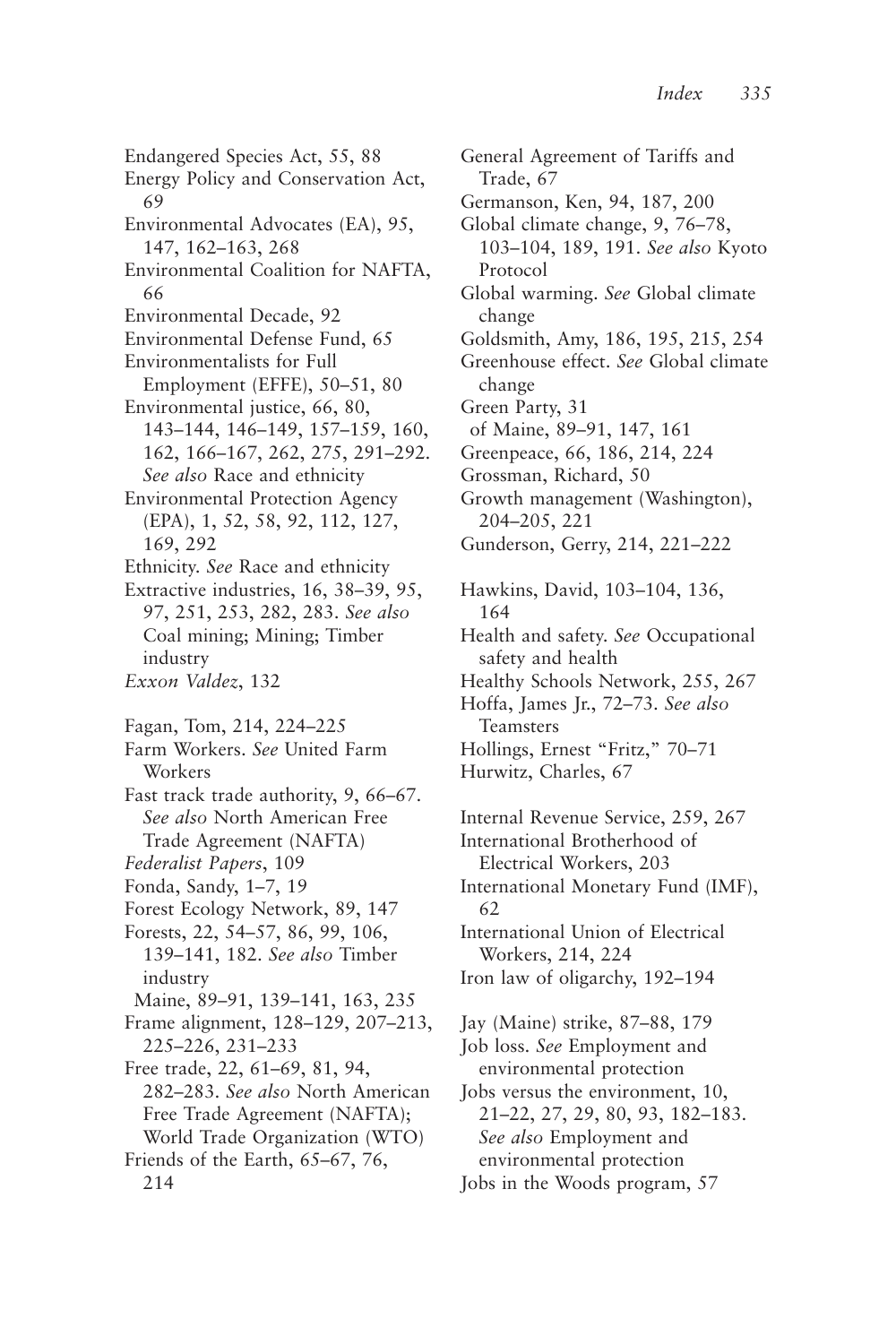Job Training Partnership Act (JTPA), 41, 56 Judd, Ron, 155, 180, 203–205, 214, 221–223, 247 Just Transition, 191. *See also* Job Training Partnership Act (JTPA) Kaiser Aluminum, 67–68 Kerry, John, 70–71 King County Labor Council, 156, 180, 203, 214 Kirkland, Lane, 75 Kyoto Protocol, 9, 78, 103. *See also* Global climate change Labor Committee for Safe Energy and Full Employment, 52 Labor Institute, 186, 191–192 Labor Management Reporting and Disclosure Act, 258 League of Conservation Voters, 95 *Logic of Collective Action*, 117– 120 Love Canal, 3, 53, 95 Madison, James, 109 Maine Labor Group on Health (MLGH), 226, 229. *See also* Committees on Occupational Safety and Health (COSH) Maine People's Alliance (MPA), 228–229 Marx, Karl, 28 Maxxam Corporation, 67–69 McCann, Ned, 179, 214 McCloskey, Mike, 169 Mine Workers. *See* United Mine Workers Mining, 94, 221–222. *See also* Coal mining; Extractive industries; United Mine Workers Mozzocchi, Tony, 40–41, 49. *See also* Oil, Chemical, and Atomic Workers International Union (OCAW)

Nader, Ralph, 49 National Labor Relations Act, 259 National Rifle Association, 299 National Wilderness Preservation System, 47 National Wildlife Federation, 65 Native Americans, 94 Natural Resources Council of Maine (NRCM), 89–90, 139–141, 147, 214, 268, 273 Natural Resources Defense Council (NRDC), 103–104, 135–136, 164 Negative externalities, 11 New Jersey Environmental Federation, 98, 147, 157, 186, 195, 215, 223, 254 New Jersey Industrial Unions Council, 97–98, 157 New Jersey Public Interest Research Group, 137 New Jersey Work Environment Council, 98–99, 227 New Left, 211, 215 New Social Movements, 17–18, 121–124, 126, 139, 237–238, 240, 253, 255–256, 264–266 New York State Labor and Environment Network, 4, 19, 96–97, 189, 192, 201, 219 NIMBY (Not In My Back Yard) organizations, 124, 262 North American Free Trade Agreement (NAFTA), 9, 62–67, 81, 101, 160, 191 Northern spotted owl. *See* Spotted owl Nuclear energy, 10, 22, 51–52, 80, 96, 100, 205 Occupational safety and health, 9, 16–17, 22, 47–50, 52, 54, 84–85, 96, 98, 134, 208, 215, 219–220, 225–226, 233, 282, 293

Occupational Safety and Health Act, 49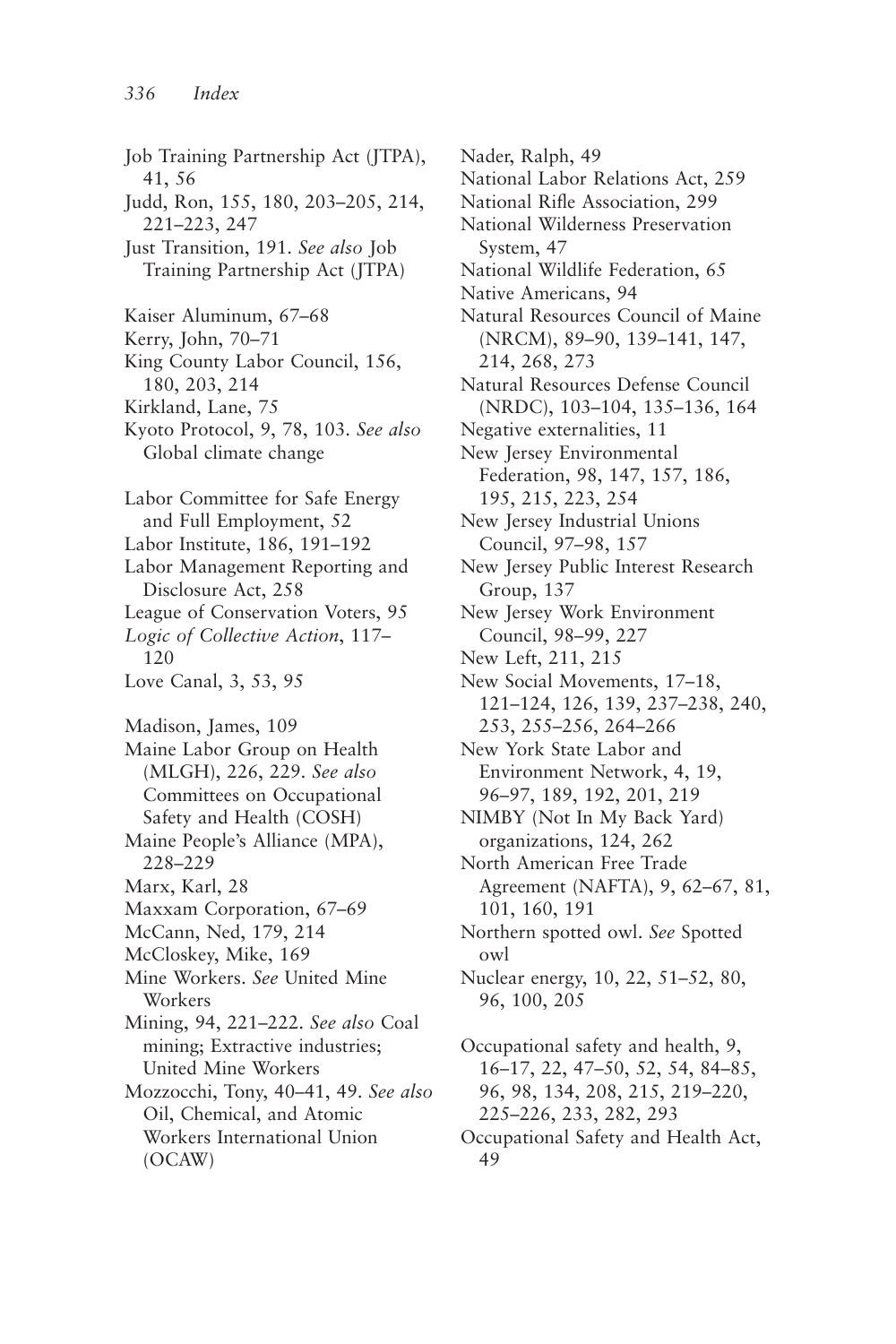Occupational Safety and Health Administration (OSHA), 52, 92, 112, 127, 169, 292

- Oil, Chemical, and Atomic Workers International Union (OCAW), 40–41, 47, 49–50, 87, 98, 154, 186, 192. *See also* Paper, Allied Industrial, Chemical, and Energy Workers International Union (PACE)
- Olson, Mancur, 117–119, 122, 125
- Organizational learning, 23–24, 173–202, 218, 289–292, 294–295, 299
- Organizational maintenance, 108, 123–126, 130
- Organization for Economic Cooperation and Development, 33
- OSHA. *See* Occupational Safety and Health Administration (OSHA)
- OSHA-Environmental Network, 92 Ozone depletion, 59, 118. *See also*
- Clean Air Act
- Pacific Lumber, 67
- Paper, Allied Industrial, Chemical, and Energy Workers International Union (PACE), 87–88, 98, 229
- Paperworkers. *See* United Paperworkers International Union
- People for the Puget Sound, 99, 163
- Perkins, Jane, 76–79, 189, 214.
- *See also* Blue-Green Alliance Political parties, decline, 12, 113–115
- Pope, Carl, 188
- Public employees, 16
- Pulp and Paperworkers Resource Council (PPRC), 88, 230–232, 234. *See also* Wise use movement
- Rabe, Anne, 96, 187, 194–195, 215, 219–220, 254 Race and ethnicity, 20, 274–277 Rainbow Alliance for a Clean
- Environment, 1–7, 14, 147

Rational choice theory. See *Logic of Collective Action* Rational systems theory, 107 Reagan, Ronald, 9, 50, 52, 55, 60, 69, 80, 92, 169, 292 Recycling, 9, 93, 133, 135. *See also* Bottle bills Redwood National Park, 54 Republican Party, 43–44, 73, 87, 95 Resource mobilization theory, 18, 106, 112, 121, 123, 128, 173 Right-to-know laws, 53, 85, 93, 134, 171, 282 Ruff, Ed, 189, 214, 219–220, 254, 256 Samuel, Howard, 169 Service Employees International Union (SEIU), 64, 72, 75–76, 162, 214, 252 Shell Oil boycott, 50 Sierra Club, 53, 65, 67, 92, 142, 169, 188–191, 198, 297 Legal Defense Fund, 55 Maine, 89, 147 New Jersey, 98, 147, 266 New York, 95, 144–145, 148 Washington, 100, 132, 148 Wisconsin, 92, 148, 195 *Silent Spring*, 49 Social unionism, 64–65, 153–156, 158–159, 160, 166–167, 260, 291. *See also* Business unionism Solar energy, 132 Soviet Union, 62 Sport utility vehicles, 70 Spotted owl, 10, 38, 54–57, 88, 99, 137, 164, 230 Sprawl. *See* Building trades; Growth management (Washington) Steelworkers. *See* United Steelworkers Sweeney, John, 75–76, 161–162, 167

Tanning industry, 1–3, 5–6, 11 Teamsters, 9, 10, 61, 67, 71–73, 275